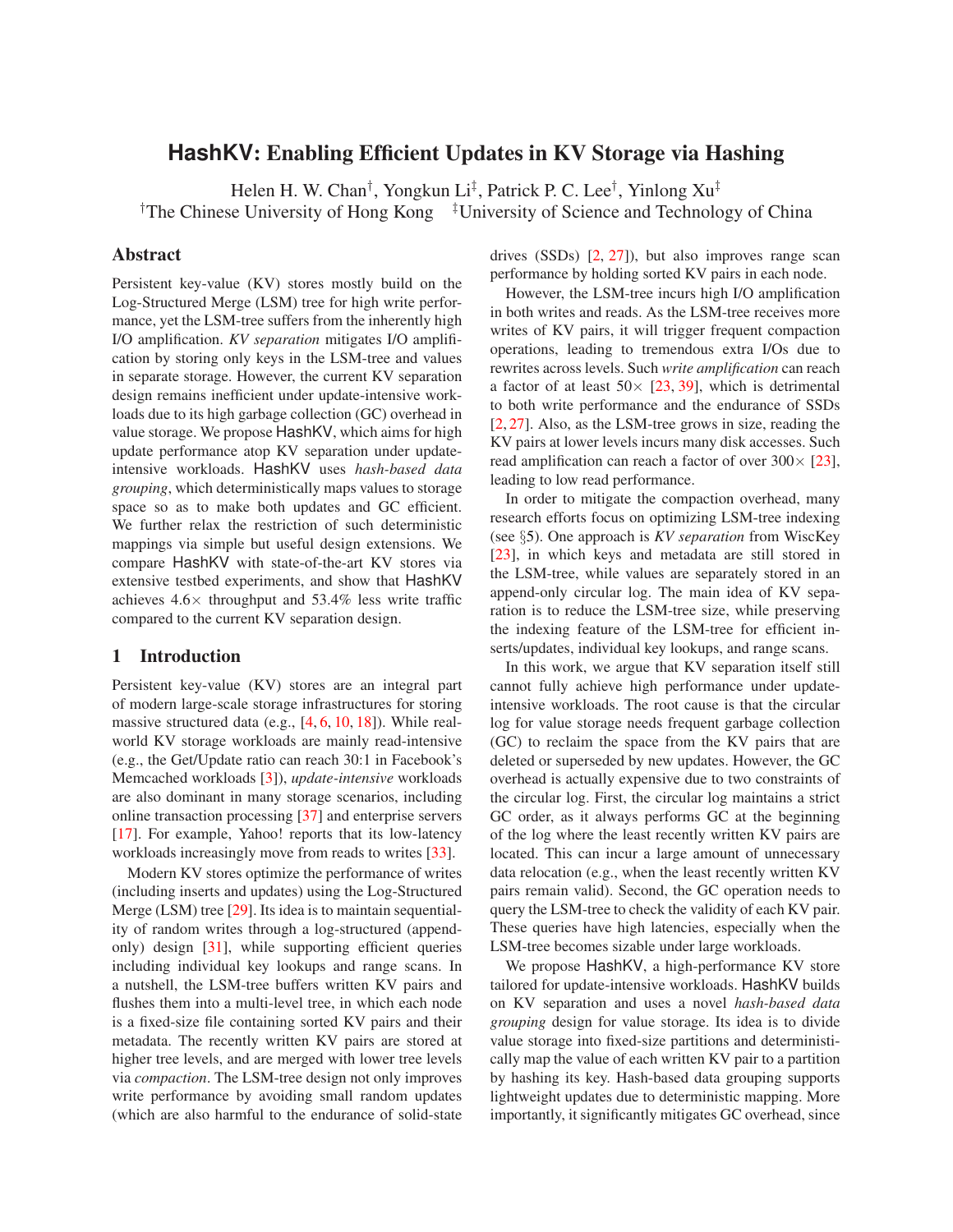each GC operation not only has the flexibility to select a partition to reclaim space, but also eliminates the queries to the LSM-tree for checking the validity of KV pairs.

On the other hand, the deterministic nature of hashbased data grouping restricts where KV pairs are stored. Thus, we propose three novel design extensions to relax the restriction of hash-based data grouping: (i) *dynamic reserved space allocation*, which dynamically allocates reserved space for extra writes if their original hash partitions are full given the size limit; (ii) *hotness awareness*, which separates the storage of hot and cold KV pairs to improve GC efficiency as inspired by existing SSD designs [\[19,](#page-11-9)[27\]](#page-11-7); and (iii) *selective KV separation*, which keeps small-size KV pairs in entirety in the LSM-tree to simplify lookups.

We implement our HashKV prototype atop LevelDB [\[15\]](#page-11-10), and show via testbed experiments that HashKV achieves  $4.6\times$  throughput and  $53.4\%$  less write traffic compared to the circular log design in WiscKey under update-intensive workloads. Also, HashKV generally achieves higher throughput and significantly less write traffic compared to modern KV stores, such as LevelDB and RocksDB [\[12\]](#page-11-11), in various cases.

Our work makes a case of augmenting KV separation with a new value management design. While the key and metadata management of HashKV now builds on LevelDB, it can also adopt other KV stores with new LSM tree designs (e.g., [\[30,](#page-12-5) [33,](#page-12-1) [35,](#page-12-6) [39,](#page-12-4) [41,](#page-12-7) [42\]](#page-12-8)). How HashKV affects the performance of various LSM-tree-based KV stores under KV separation is posed as future work. The source code of HashKV is available for download at: **<http://adslab.cse.cuhk.edu.hk/software/hashkv>**.

# **2 Motivation**

We use LevelDB [\[15\]](#page-11-10) as a representative example to explain the write and read amplification problems of LSM-tree-based KV stores. We show how KV separation [\[23\]](#page-11-8) mitigates both write and read amplifications, yet it still cannot fully achieve efficient updates.

#### **2.1 LevelDB**

LevelDB organizes KV pairs based on the LSM-tree [\[29\]](#page-12-2), which transforms small random writes into sequential writes and hence maintains high write performance. Figure [1](#page-1-0) illustrates the data organization in LevelDB. It divides the storage space into k levels (where  $k > 1$ ) denoted by  $L_0, L_1, \dots, L_{k-1}$ . It configures the capacity of each level  $L_i$  to be a multiple (e.g.,  $10 \times$ ) of that of its upper level  $L_{i-1}$  (where  $1 \leq i \leq k-1$ ).

For inserts or updates of KV pairs, LevelDB first stores the new KV pairs in a fixed-size in-memory buffer called *MemTable*, which uses a skip-list to keep all buffered KV pairs sorted by keys. When the MemTable is full, LevelDB makes it *immutable* and flushes it to disk at



<span id="page-1-0"></span>Figure 1: Data organization in LevelDB.

level L<sup>0</sup> as a file called *SSTable*. Each SSTable has a size of around 2 MiB and is also immutable. It stores indexing metadata, a Bloom filter (for quickly checking if a KV pair exists in the SSTable), and all sorted KV pairs.

If  $L_0$  is full, LevelDB flushes and merges its KV pairs into  $L_1$  via *compaction*; similarly, if  $L_1$  is full, its KV pairs are flushed and merged into  $L_2$ , and so on. The compaction process comprises three steps. First, it reads out KV pairs in both  $L_i$  and  $L_{i+1}$  into memory (where  $i \geq 0$ ). Second, it sorts the valid KV pairs (i.e., newly inserted or updated) by keys and reorganizes them into SSTables. It also discards all invalid KV pairs (i.e., deleted or superseded by new updates). Finally, it writes back all SSTables with valid KV pairs to  $L_{i+1}$ . Note that all KV pairs in each level, except  $L_0$ , are sorted by keys. In  $L_0$ , LevelDB only keeps KV pairs sorted within each SSTable, but not across SSTables. This improves performance of flushing from the MemTable to disk.

To perform a key lookup, LevelDB searches from  $L_0$ to  $L_{k-1}$  and returns the first associated value found. In  $L_0$ , LevelDB searches all SSTables. In each level between  $L_1$  and  $L_{k-1}$ , LevelDB first identifies a candidate SSTable and checks the Bloom filter in the candidate SSTable to determine if the KV pair exists. If so, LevelDB reads the SSTable file and searches for the KV pair; otherwise, it directly searches the lower levels.

**Limitations:** LevelDB achieves high random write performance via the LSM-tree-based design, but suffers from both *write and read amplifications*. First, the compaction process inevitably incurs extra reads and writes. In the worst case, to merge one SSTable from  $L_{i-1}$  to  $L<sub>i</sub>$ , it reads and sorts 10 SSTables, and writes back all SSTables. Prior studies show that LevelDB can have an overall write amplification of at least  $50 \times [23, 39]$  $50 \times [23, 39]$  $50 \times [23, 39]$  $50 \times [23, 39]$ , since it may trigger more than one compaction to move a KV pair down multiple levels under large workloads.

In addition, a lookup operation may search multiple levels for a KV pair and incur multiple disk accesses. The reason is that the search in each level needs to read the indexing metadata and the Bloom filter in the associated SSTable. Although the Bloom filter is used, it may introduce false positives. In this case, an SSTable is still unnecessarily read from disk even though the KV pair actually does not exist. Thus, each lookup typically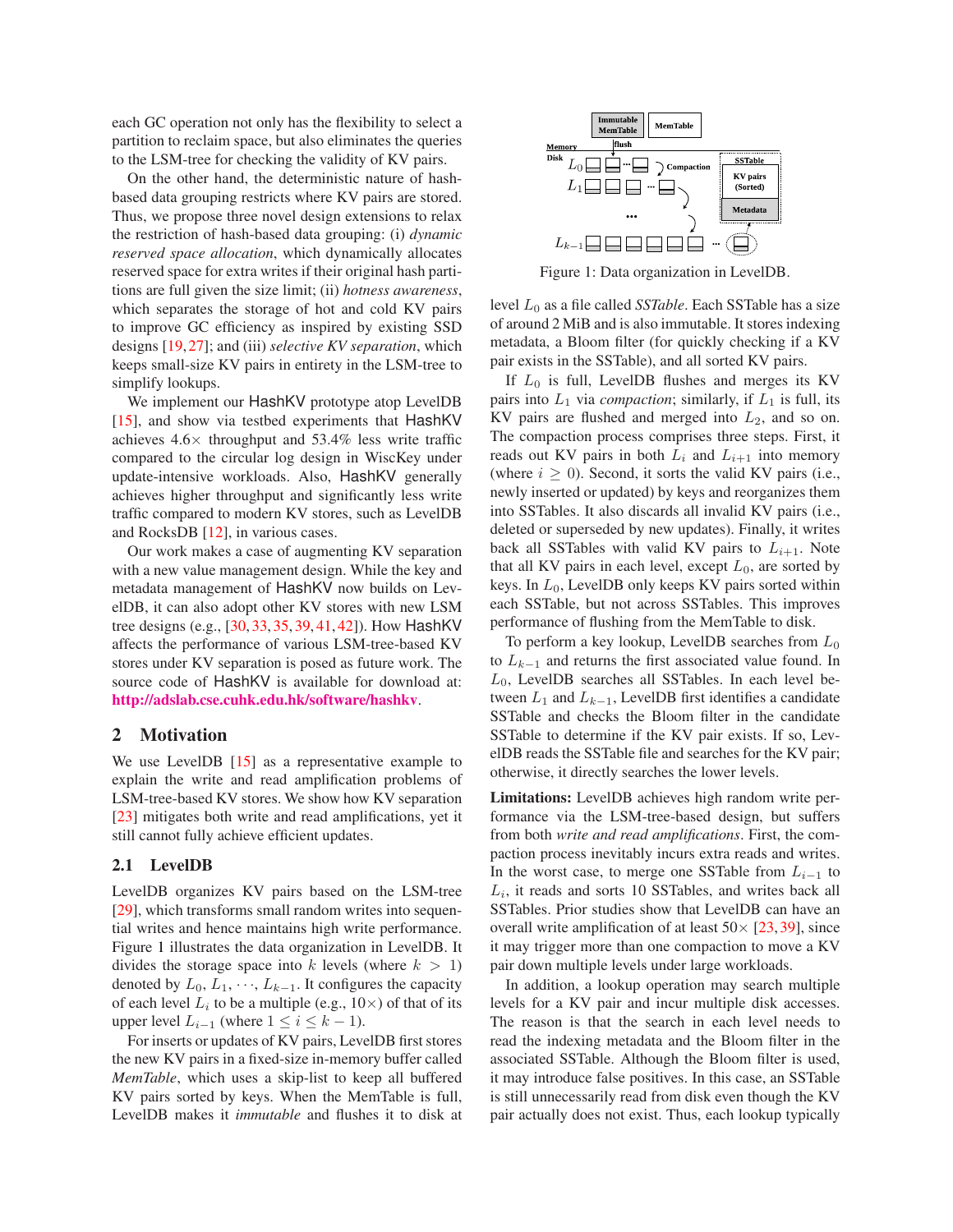incurs multiple disk accesses. Such read amplification further aggravates under large workloads, as the LSMtree builds up in levels. Measurements show that the read amplification reaches over  $300 \times$  in the worst case [\[23\]](#page-11-8).

#### <span id="page-2-1"></span>**2.2 KV Separation**

KV separation, proposed by WiscKey [\[23\]](#page-11-8), decouples the management of keys and values to mitigate both write and read amplifications. The rationale is that storing values in the LSM-tree is unnecessary for indexing. Thus, WiscKey stores only keys and metadata (e.g., key/value sizes, value locations, etc.) in the LSM-tree, while storing values in a separate append-only, circular log called *vLog*. KV separation effectively mitigates write and read amplifications of LevelDB as it significantly reduces the size of the LSM-tree, and hence both compaction and lookup overheads.

Since vLog follows the log-structured design [\[31\]](#page-12-3), it is critical for KV separation to achieve lightweight *garbage collection (GC)* in vLog, i.e., to reclaim the free space from invalid values with limited overhead. Specifically, WiscKey tracks the *vLog head* and the *vLog tail*, which correspond to the end and the beginning of vLog, respectively. It always inserts new values to the vLog head. When it performs a GC operation, it reads a chunk of KV pairs from the vLog tail. It first queries the LSM-tree to see if each KV pair is valid. It then discards the values of invalid KV pairs, and writes back the valid values to the vLog head. It finally updates the LSM-tree for the latest locations of the valid values. To support efficient LSM-tree queries during GC, WiscKey also stores the associated key and metadata together with the value in vLog. Note that vLog is often over-provisioned with extra reserved space to mitigate GC overhead.

**Limitations:** While KV separation reduces compaction and lookup overheads, we argue that it suffers from the substantial GC overhead in vLog. Also, the GC overhead becomes more severe if the reserved space is limited. The reasons are two-fold.

First, vLog can only reclaim space from its vLog tail due to its circular log design. This constraint may incur unnecessary data movements. In particular, real-world KV storage often exhibits strong locality [\[3\]](#page-11-4), in which a small portion of *hot* KV pairs are frequently updated, while the remaining *cold* KV pairs receive only few or even no updates. Maintaining a strict sequential order in vLog inevitably relocates cold KV pairs many times and increases GC overhead.

Also, each GC operation queries the LSM-tree to check the validity of each KV pair in the chunk at the vLog tail. Since the keys of the KV pairs may be scattered across the entire LSM-tree, the query overhead is high and increases the latency of the GC operation. Even though KV separation has already reduced the size



<span id="page-2-0"></span>Figure 2: Write amplifications of LevelDB, RocksDB, and vLog in the Load and Update phases.

of the LSM-tree, the LSM-tree is still sizable under large workloads, and this aggravates the query cost.

To validate the limitations of KV separation, we implement a KV store prototype based on vLog (see §[3.8\)](#page-5-0) and evaluate its write amplification. We consider two phases: Load and Update. In the Load phase, we insert 40 GiB of 1-KiB KV pairs into vLog that is initially empty; in the Update phase, we issue 40 GiB of updates to the existing KV pairs based on a Zipf distribution with a Zipfian constant of 0.99. We provision 40 GiB of space for vLog, and an additional 30% (12 GiB) of reserved space. We also disable the write cache in our prototype (see  $\S$ [3.2\)](#page-3-0). Figure [2](#page-2-0) shows the write amplification results of vLog in the Load and Update phases, in terms of the ratio of the total device write size to the actual write size due to inserts or updates. For comparison, we also consider two modern KV stores, LevelDB [\[15\]](#page-11-10) and RocksDB [\[12\]](#page-11-11), based on their default parameters. In the Load phase, vLog has sufficient space to hold all KV pairs and does not trigger GC, so its write amplification is only  $1.6\times$  due to KV separation. However, in the Update phase, the updates fill up the reserved space and start to trigger GC. We see that vLog has a write amplification of 19.7 $\times$ , which is close to LevelDB (19.1 $\times$ ) and higher than RocksDB (7.9×).

To mitigate GC overhead in vLog, one approach is to partition vLog into segments and choose the best candidate segments that minimize GC overhead based on the cost-benefit policy or its variants [\[26,](#page-11-12) [31,](#page-12-3) [32\]](#page-12-9). However, the hot and cold KV pairs can still be mixed together in vLog, so the chosen segments for GC may still contain cold KV pairs that are unnecessarily moved.

To address the mixture of hot and cold data, a better approach is to perform *hot-cold data grouping* as in SSD designs [\[19,](#page-11-9) [27\]](#page-11-7), in which we separate the storage of hot and cold KV pairs into two regions and apply GC to each region individually (more GC operations are expected to be applied to the storage region for hot KV pairs). However, the direct implementation of hot-cold data grouping inevitably increases the update latency in KV separation. As a KV pair may be stored in either hot or cold regions, each update needs to first query the LSM-tree for the exact storage location of the KV pair. Thus, a key motivation of our work is to enable hotness awareness without LSM-tree lookups.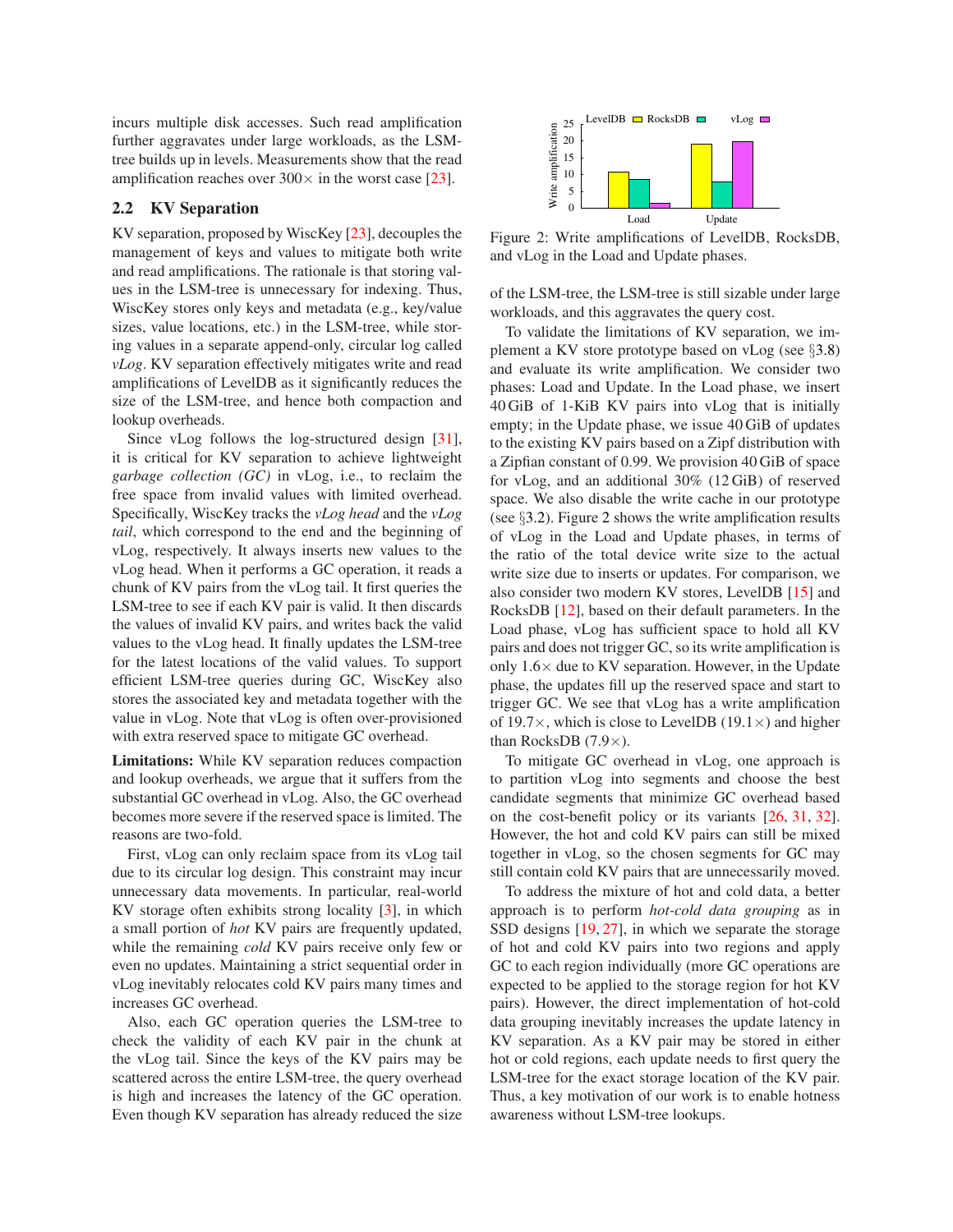# **3 HashKV Design**

HashKV is a persistent KV store that specifically targets update-intensive workloads. It improves the management of value storage atop KV separation to achieve high update performance. It supports standard KV operations: PUT (i.e., writing a KV pair), GET (i.e., retrieving the value of a key), DELETE (i.e., deleting a KV pair), and SCAN (i.e., retrieving the values of a range of keys).

# <span id="page-3-2"></span>**3.1 Main Idea**

HashKV follows KV separation [\[23\]](#page-11-8) by storing only keys and metadata in the LSM-tree for indexing KV pairs, while storing values in a separate area called the *value store*. Atop KV separation, HashKV introduces several core design elements to achieve efficient value storage management.

- **Hash-based data grouping:** Recall that vLog incurs substantial GC overhead in value storage. Instead, HashKV maps values into fixed-size partitions in the value store by hashing the associated keys. This design achieves: (i) *partition isolation*, in which all versions of value updates associated with the same key must be written to the same partition, and (ii) *deterministic grouping*, in which the partition where a value should be stored is determined by hashing. We leverage this design to achieve flexible and lightweight GC.
- **Dynamic reserved space allocation:** Since we map values into fixed-size partitions, one challenge is that a partition may receive more updates than it can hold. HashKV allows a partition to grow *dynamically* beyond its size limit by allocating fractions of reserved space in the value store.
- **Hotness awareness:** Due to deterministic grouping, a partition may be filled with the values from a mix of hot and cold KV pairs, in which case a GC operation unnecessarily reads and writes back the values of cold KV pairs. HashKV uses a *tagging* approach to relocate the values of cold KV pairs to a different storage area and separate the hot and cold KV pairs, so that we can apply GC to hot KV pairs only and avoid re-copying cold KV pairs.
- **Selective KV separation:** HashKV differentiates KV pairs by their value sizes, such that the small-size KV pairs can be directly stored in the LSM-tree without KV separation. This saves the overhead of accessing both the LSM-tree and the value store for small-size KV pairs, while the compaction overhead of storing the small-size KV pairs in the LSM-tree is limited.

**Remarks:** HashKV maintains a single LSM-tree for indexing (instead of hash-partitioning the LSM-tree as in the value store) to preserve the ordering of keys and the range scan performance. Since hash-based data grouping spreads KV pairs across the value store, it incurs random writes; in contrast, vLog maintains sequential writes with



<span id="page-3-1"></span>Figure 3: HashKV architecture.

a log-structured storage layout. Our HashKV prototype (see §[3.8\)](#page-5-0) exploits both multi-threading and batch writes to limit random write overhead.

### <span id="page-3-0"></span>**3.2 Storage Management**

Figure [3](#page-3-1) depicts the architecture of HashKV. It divides the logical address space of the value store into fixedsize units called *main segments*. Also, it over-provisions a fixed portion of reserved space, which is again divided into fixed-size units called *log segments*. Note that the sizes of main segments and log segments may differ; by default, we set them as 64 MiB and 1 MiB, respectively.

For each insert or update of a KV pair, HashKV hashes its key into one of the main segments. If the main segment is not full, HashKV stores the value in a logstructured manner by appending the value to the end of the main segment; on the other hand, if the main segment is full, HashKV dynamically allocates a free log segment to store the extra values in a log-structured manner. Again, it further allocates additional free log segments if the current log segment is full. We collectively call a main segment and all its associated log segments a *segment group*. Also, HashKV updates the LSM-tree for the latest value location. To keep track of the storage status of the segment groups and segments, HashKV uses a global in-memory *segment table* to store the current end position of each segment group for subsequent inserts or updates, as well as the list of log segments associated with each segment group. Our design ensures that each insert or update can be directly mapped to the correct write position without issuing LSM-tree lookups on the write path, thereby achieving high write performance. Also, the updates of the values associated with the same key must go to the same segment group, and this simplifies GC. For fault tolerance, HashKV checkpoints the segment table to persistent storage.

To facilitate GC, HashKV also stores the key and metadata (e.g., key/value sizes) together with the value for each KV pair in the value store as in WiscKey [\[23\]](#page-11-8) (see Figure [3\)](#page-3-1). This enables a GC operation to quickly identify the key associated with a value when it scans the value store. However, our GC design inherently differs from vLog used by WiscKey (see §[3.3\)](#page-4-0).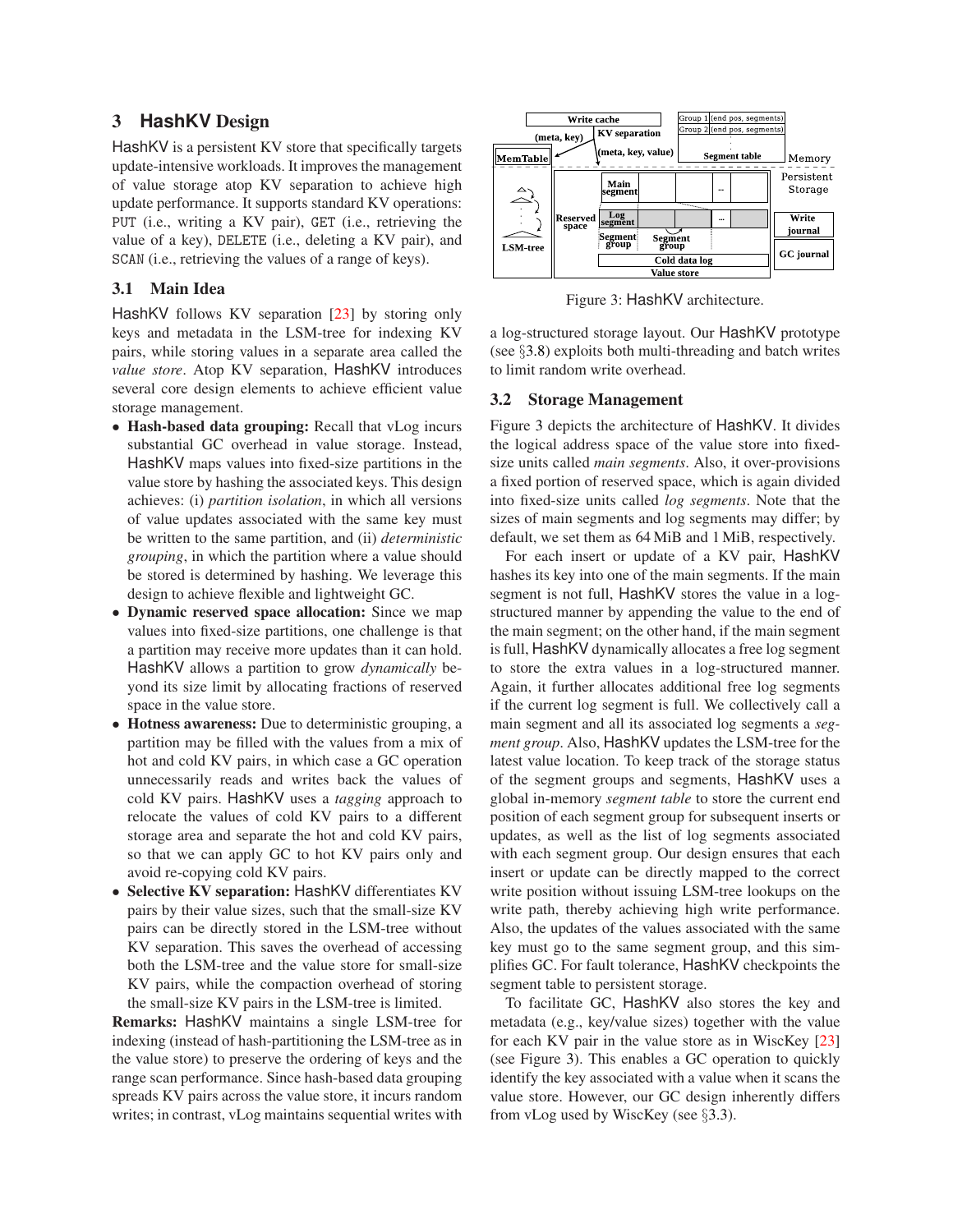To improve write performance, HashKV holds an inmemory *write cache* to store the recently written KV pairs, at the expense of degrading reliability. If the key of a new KV pair to be written is found in the write cache, HashKV directly updates the value of the cached key in-place without issuing the writes to the LSM-tree and the value store. It can also return the KV pairs from the write cache for reads. If the write cache is full, HashKV flushes all the cached KV pairs to the LSM-tree and the value store. Note that the write cache is an optional component and can be disabled for reliability concerns.

HashKV supports hotness awareness by keeping cold values in a separate *cold data log* (see §[3.4\)](#page-4-1). It also addresses crash consistency by tracking the updates in both *write journal* and *GC journal* (see §[3.7\)](#page-5-1).

#### <span id="page-4-0"></span>**3.3 Garbage Collection (GC)**

HashKV necessitates GC to reclaim the space occupied by invalid values in the value store. In HashKV, GC operates in units of segment groups, and is triggered when the free log segments in the reserved space are running out. At a high level, a GC operation first selects a candidate segment group and identifies all valid KV pairs (i.e., the KV pairs of the latest version) in the group. It then writes back all valid KV pairs to the main segment, or additional log segments if needed, in a log-structured manner. It also releases any unused log segments that can be later used by other segment groups. Finally, it updates the latest value locations in the LSM-tree. Here, the GC operation needs to address two issues: (i) which segment group should be selected for GC; and (ii) how the GC operation quickly identifies the valid KV pairs in the selected segment group.

Unlike vLog, which requires the GC operation to follow a strict sequential order, HashKV can flexibly choose which segment group to perform GC. It currently adopts a *greedy* approach and selects the segment group with the largest amount of writes. Our rationale is that the selected segment group typically holds the hot KV pairs that have many updates and hence has a large amount of writes. Thus, selecting this segment group for GC likely reclaims the most free space. To realize the greedy approach, HashKV tracks the amount of writes for each segment group in the in-memory segment table (see §[3.2\)](#page-3-0), and uses a *heap* to quickly identify which segment group receives the largest amount of writes.

To check the validity of KV pairs in the selected segment group, HashKV sequentially scans the KV pairs in the segment group without querying the LSM-tree (note that it also checks the write cache for any latest KV pairs in the segment group). Since the KV pairs are written to the segment group in a log-structured manner, the KV pairs must be sequentially placed according to their order of being updated. For a KV pair that has multiple versions of updates, the version that is nearest to the end of the segment group must be the latest one and correspond to the valid KV pair, while other versions are invalid. Thus, the running time for each GC operation only depends on the size of the segment group that needs to be scanned. In contrast, the GC operation in vLog reads a chunk of KV pairs from the vLog tail (see §[2.2\)](#page-2-1). It queries the LSM-tree (based on the keys stored along with the values) for the latest storage location of each KV pair in order to check if the KV pair is valid [\[23\]](#page-11-8). The overhead of querying the LSM-tree becomes substantial under large workloads.

During a GC operation on a segment group, HashKV constructs a temporary in-memory hash table (indexed by keys) to buffer the addresses of the valid KV pairs being found in the segment group. As the key and address sizes are generally small and the number of KV pairs in a segment group is limited, the hash table has limited size and can be entirely stored in memory.

#### <span id="page-4-1"></span>**3.4 Hotness Awareness**

Hot-cold data separation improves GC performance in log-structured storage (e.g., SSDs [\[19,](#page-11-9) [27\]](#page-11-7)). In fact, the current hash-based data grouping design realizes some form of hot-cold data separation, since the updates of the hot KV pairs must be hashed to the same segment group and our current GC policy always chooses the segment group that is likely to store the hot KV pairs (see  $\S 3.3$ ). However, it is inevitable that some cold KV pairs are hashed to the segment group selected for GC, leading to unnecessary data rewrites. Thus, a challenge is to fully realize hot-cold data separation to further improve GC performance.

HashKV relaxes the restriction of hash-based data grouping via a *tagging* approach (see Figure [4\)](#page-5-2). Specifically, when HashKV performs a GC operation on a segment group, it classifies each KV pair in the segment group as hot or cold. Currently, we treat the KV pairs that are updated at least once since their last inserts as hot, or cold otherwise (more accurate hot-cold data identification approaches [\[16\]](#page-11-13) can be used). For the hot KV pairs, HashKV still writes back their latest versions to the same segment group via hashing. However, for the cold KV pairs, it now writes their values to a separate storage area, and keeps their metadata only (i.e., without values) in the segment group. In addition, it adds a *tag* in the metadata of each cold KV pair to indicate its presence in the segment group. Thus, if a cold KV pair is later updated, we know directly from the tag (without querying the LSM-tree) that the cold KV pair has already been stored, so that we can treat it as hot based on our classification policy; the tagged KV pair will also become invalid. Finally, at the end of the GC operation, HashKV updates the latest value locations in the LSM-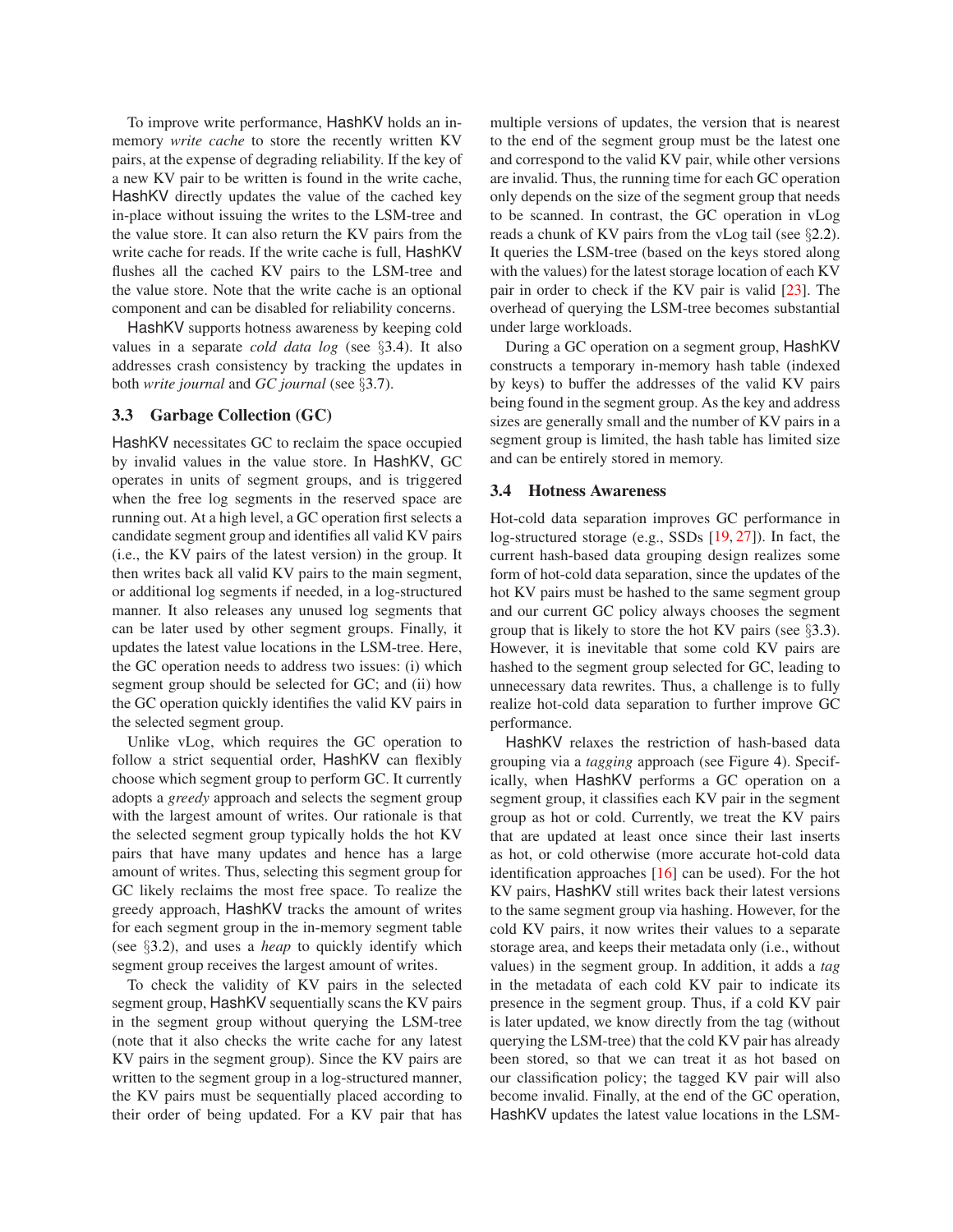

<span id="page-5-2"></span>Figure 4: Tagging in HashKV.

tree, such that the locations of the cold KV pairs point to the separate area.

With tagging, HashKV avoids storing the values of cold KV pairs in the segment group and rewriting them during GC. Also, tagging is only triggered during GC, and does not add extra overhead to the write path. Currently, we implement the separate storage area for cold KV pairs as an append-only log (called the *cold data log*) in the value store, and perform GC on the cold data log as in vLog. The cold data log can also be put in secondary storage with a larger capacity (e.g., hard disks) if the cold KV pairs are rarely accessed.

# **3.5 Selective KV Separation**

HashKV supports workloads with general value sizes. Our rationale is that KV separation reduces compaction overhead especially for large-size KV pairs, yet its benefits for small-size KV pairs are limited, and it incurs extra overhead of accessing both the LSM-tree and the value store. Thus, we propose *selective* KV separation, in which we still apply KV separation to KV pairs with large value sizes, while storing KV pairs with small value sizes in *entirety* in the LSM-tree. A key challenge of selective KV separation is to choose the KV pair size threshold of differentiating between small-size and largesize KV pairs (assuming that the key size remains fixed). We argue that the choice depends on the deployment environment. In practice, we can conduct performance tests for different value sizes to see when the throughput gain of selective KV separation becomes significant.

#### <span id="page-5-3"></span>**3.6 Range Scans**

One critical reason of using the LSM-tree for indexing is its efficient support of range scans. Since the LSMtree stores and sorts KV pairs by keys, it can return the values of a range of keys via sequential reads. However, KV separation now stores values in separate storage space, so it incurs extra reads of values. In HashKV, the values are scattered across different segment groups, so range scans will trigger many random reads that degrade performance. HashKV currently leverages the *read-ahead* mechanism to speed up range scans by prefetching values into the page cache. For each scan request, HashKV iterates over the range of sorted keys in the LSM-tree, and issues a read-ahead request to each value (via posix\_fadvise). It then reads all values and returns the sorted KV pairs.

# <span id="page-5-1"></span>**3.7 Crash Consistency**

Crashes can occur while HashKV issues writes to persistent storage. HashKV addresses crash consistency based on *metadata journaling* and focuses on two aspects: (i) flushing the write cache and (ii) GC operations.

Flushing the write cache involves writing the KV pairs to the value store and updating metadata in the LSM-tree. HashKV maintains a *write journal* to track each flushing operation. It performs the following steps when flushing the write cache: (i) flushing the cached KV pairs to the value store; (ii) appending metadata updates to the write journal; (iii) writing a commit record to the journal end; (iv) updating keys and metadata in the LSM-tree; and (v) marking the flush operation free in the journal (the freed journaling records can be recycled later). If a crash occurs after step (iii) completes, HashKV replays the updates in the write journal and ensures that the LSMtree and the value store are consistent.

Handling crash consistency in GC operations is different, as they may overwrite existing valid KV pairs. Thus, we also need to protect existing valid KV pairs against crashes during GC. HashKV maintains a *GC journal* to track each GC operation. It performs the following steps after identifying all valid KV pairs during a GC operation: (i) appending the valid KV pairs that are overwritten as well as metadata updates to the GC journal; (ii) writing all valid KV pairs back to the segment group; (iii) updating the metadata in the LSM-tree; and (iv) marking the GC operation free in the journal.

# <span id="page-5-0"></span>**3.8 Implementation Details**

We prototype HashKV in C++ on Linux. We use LevelDB v1.20 [\[15\]](#page-11-10) for the LSM-tree. Our prototype contains around 6.7K lines of code (without LevelDB).

**Storage organization:** We currently deploy HashKV on a RAID array with multiple SSDs for high I/O performance. We create a software RAID volume using mdadm [\[22\]](#page-11-14), and mount the RAID volume as an Ext4 file system, on which we run both LevelDB and the value store. In particular, HashKV manages the value store as a large file. It partitions the value store file into two regions, one for main segments and another for log segments, according to the pre-configured segment sizes. All segments are aligned in the value store file, such that the start offset of each main (resp. log) segment is a multiple of the main (resp. log) segment size. If hotness awareness is enabled (see §[3.4\)](#page-4-1), HashKV adds a separate region in the value store file for the cold data log. Also, to address crash consistency (see §[3.7\)](#page-5-1), HashKV uses separate files to store both write and GC journals.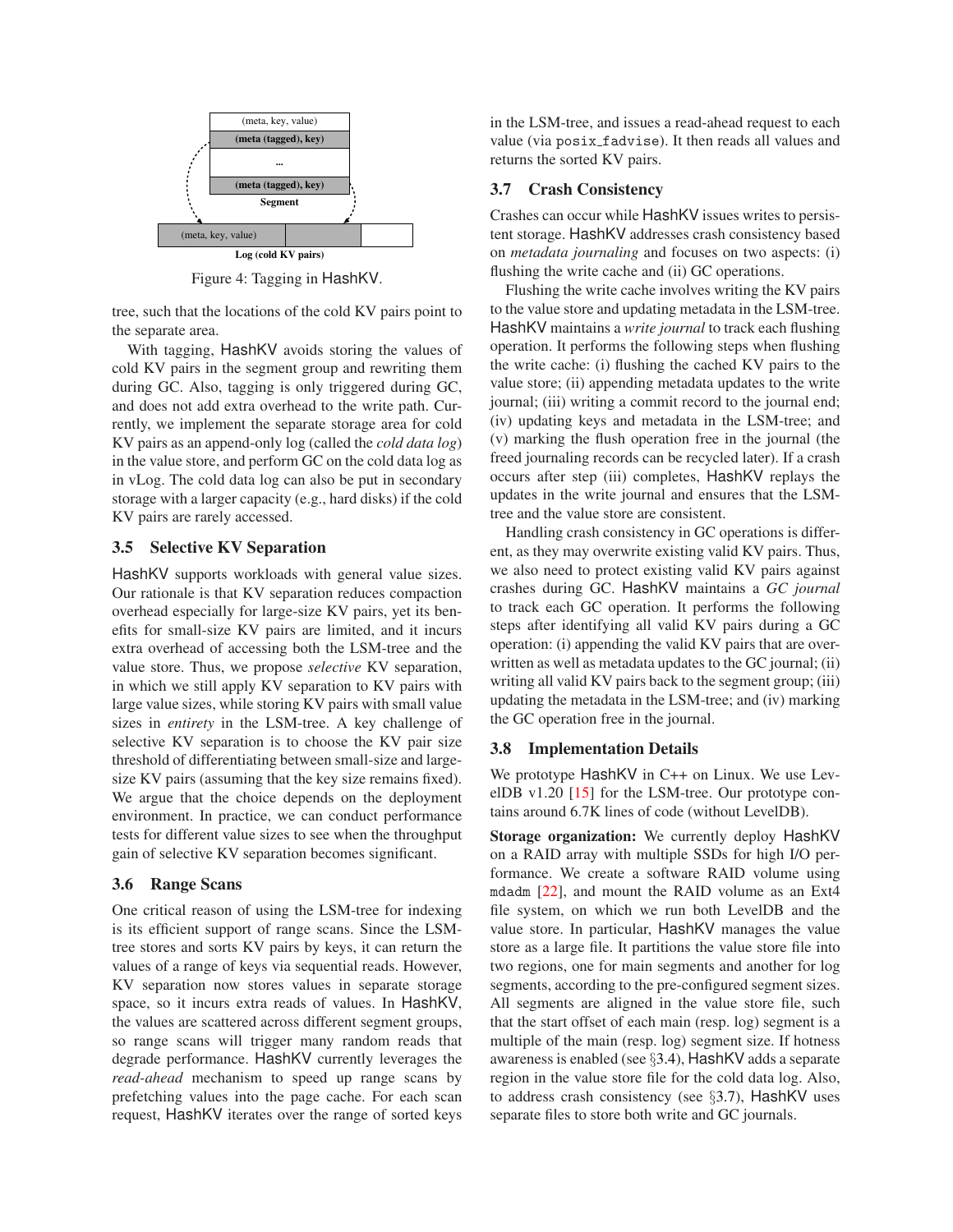**Multi-threading:** HashKV implements multi-threading via threadpool [\[36\]](#page-12-10) to boost I/O performance when flushing KV pairs in the write cache to different segments (see §[3.2\)](#page-3-0) and retrieving segments from segment groups in parallel during GC (see §[3.3\)](#page-4-0).

To mitigate random write overhead due to deterministic grouping (see §[3.1\)](#page-3-2), HashKV implements batch writes. When HashKV flushes KV pairs in the write cache, it first identifies and buffers a number of KV pairs that are hashed to the same segment group in a *batch*, and then issues a sequential write (via a thread) to flush the batch. A larger batch size reduces random write overhead, yet it also degrades parallelism. Currently, we configure a batch write threshold, such that after adding a KV pair into a batch, if the batch size reaches or exceeds the batch size threshold, the batch will be flushed; in other words, HashKV directly flushes a KV pair if its size is larger than the batch write threshold.

### **4 Evaluation**

We compare via testbed experiments HashKV with several state-of-the-art KV stores: LevelDB (v1.20) [\[15\]](#page-11-10), RocksDB (v5.8) [\[12\]](#page-11-11), HyperLevelDB [\[11\]](#page-11-15), PebblesDB [\[30\]](#page-12-5), and our own vLog implementation for KV separation based on WiscKey [\[23\]](#page-11-8). For fair comparison, we build a unified framework to integrate such systems and HashKV. Specifically, all written KV pairs are buffered in the write cache and flushed when the write cache is full. For LevelDB, RocksDB, HyperLevelDB, and PebblesDB, we flush all KV pairs in entirety to them; for vLog and HashKV, we flush keys and metadata to LevelDB, and values (together with keys and metadata) to the value store. We address the following questions:

- How is the update performance of HashKV compared to other KV stores under update-intensive workloads? (Experiment 1)
- How do the reserved space size and RAID configurations affect the update performance of HashKV? (Experiments 2 and 3)
- What is the performance of HashKV under different workloads (e.g., varying KV pair sizes and range scans)? (Experiments 4 and 5)
- What are the performance gains of hotness awareness and selective KV separation? (Experiments 6 and 7)
- How does the crash consistency mechanism affect the update performance of HashKV? (Experiment 8)
- How do parameter configurations (e.g., main segment size, log segment size, and write cache size) affect the update performance of HashKV? (Experiment 9)

In our technical report  $[5]$ , we present results of additional experiments on the storage space usage, update performance, and range scan performance of HashKV and state-of-the-art KV stores.

### **4.1 Setup**

**Testbed:** We conduct our experiments on a machine running Ubuntu 14.04 LTS with Linux kernel 3.13.0. The machine is equipped with a quad-core Xeon E3-1240v2, 16 GiB RAM, and seven Plextor M5 Pro 128 GiB SSDs. We attach one SSD to the motherboard as the OS drive, and attach six SSDs to the LSI SAS 9201-16i host bus adapter to form a RAID volume (with a chunk size of 4 KiB) for the KV stores (see §[3.8\)](#page-5-0).

**Default setup:** For LevelDB, RocksDB, HyperLevelDB, and PebblesDB, we use their default parameters. We allow them to use all available capacity in our SSD RAID volume, so that their major overheads come from read and write amplifications in the LSM-tree management.

For vLog, we configure it to read 64 MiB from the vLog tail (see §[2.2\)](#page-2-1) in each GC operation. For HashKV, we set the main segment size as 64 MiB and the log segment size as 1 MiB. Both vLog and HashKV are configured with 40 GiB of storage space and over-provisioned with 30% (or 12 GiB) of reserved space, while their key and metadata storage in LevelDB can use all available storage space. Here, we provision the storage space of vLog and HashKV to be close to the actual KV store sizes of LevelDB and RocksDB based on our evaluation (see Experiment 1).

We mount the SSD RAID volume under RAID-0 (no fault tolerance) by default to maximize performance. All KV stores run in asynchronous mode and are equipped with a write cache of size 64 MiB. For HashKV, we set the batch write threshold (see  $\S$ [3.8\)](#page-5-0) to 4 KiB, and configure 32 and 8 threads for write cache flushing and segment retrieval in GC, respectively. We disable selective KV separation, hotness awareness, and crash consistency in HashKV by default, except when we evaluate them.

#### **4.2 Performance Comparison**

We compare the performance of different KV stores under update-intensive workloads. Specifically, we generate workloads using YCSB [\[7\]](#page-11-17), and fix the size of each KV pair as 1 KiB, which consists of the 8-B metadata (including the key/value size fields and reserved information), 24-B key, and 992-B value. We assume that each KV store is initially empty. We first load 40 GiB of KV pairs (or 42 M inserts) into each KV store (call it Phase P0). We then repeatedly issue 40 GiB of updates over the existing 40 GiB of KV pairs *three* times (call them Phases P1, P2, and P3), accounting for 120 GiB or 126 M updates in total. Updates in each phase follow a heavy-tailed Zipf distribution with a Zipfian constant of 0.99. We issue the requests to each KV store as fast as possible to stress-test its performance.

Note that vLog and HashKV do not trigger GC in P0. In P1, when the reserved space becomes full after 12 GiB of updates, both systems start to trigger GC; in both P2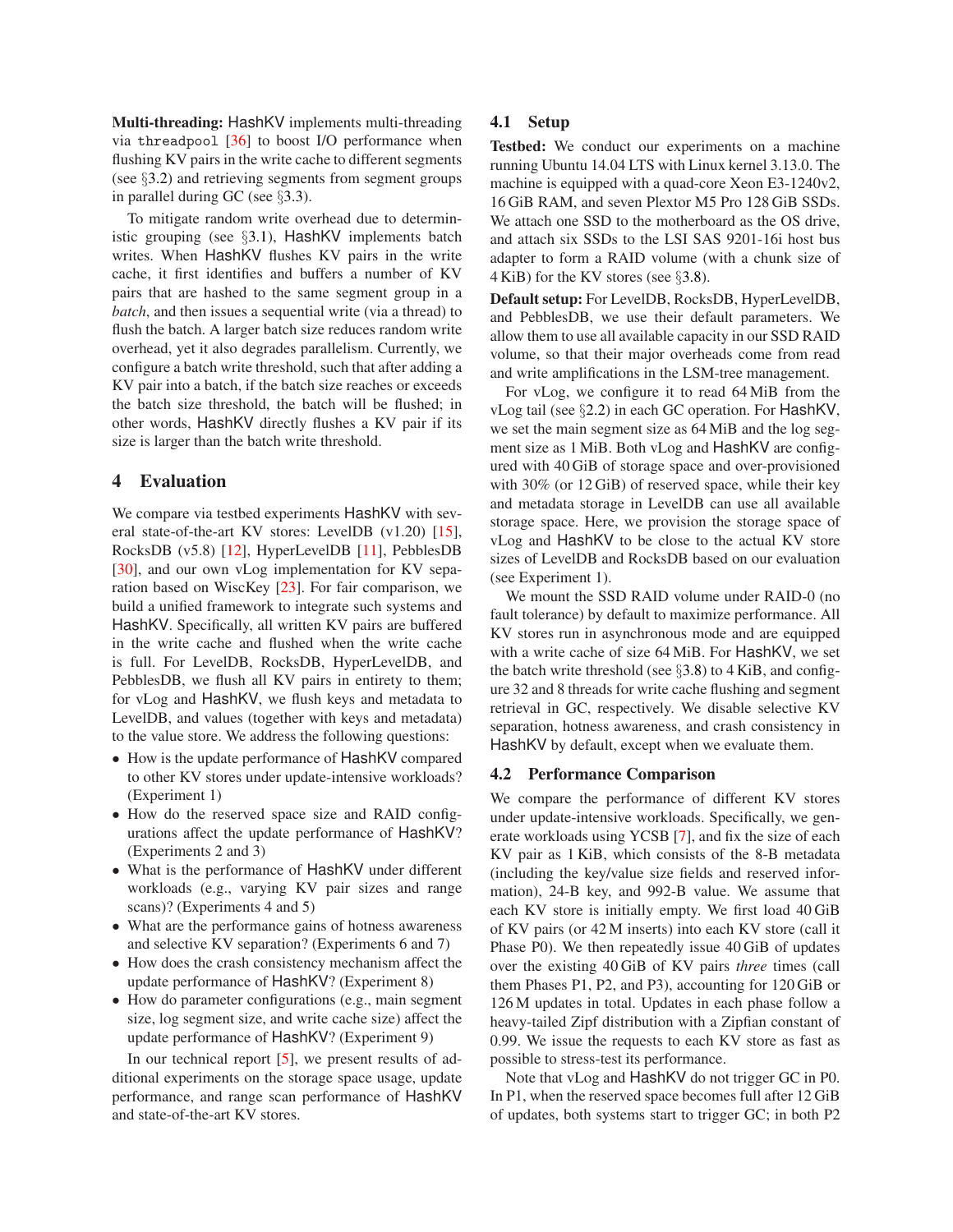

<span id="page-7-0"></span>Figure 5: Experiment 1: Performance comparison of KV stores under update-intensive workloads.

and P3, updates are issued to the fully filled value store and will trigger GC frequently. We include both P2 and P3 to ensure that the update performance is stable.

**Experiment 1 (Load and update performance):** We evaluate LevelDB (LDB), RocksDB (RDB), HyperLevelDB (HDB), PebblesDB (PDB), vLog, and HashKV (HKV), under update-intensive workloads. We first compare LevelDB, RocksDB, vLog, and HashKV; later, we also include HyperLevelDB and PebblesDB into our comparison.

Figure [5\(](#page-7-0)a) shows the performance of each phase. For vLog and HashKV, the throughput in the load phase is higher than those in the update phases, as the latter is dominated by the GC overhead. In the load phase, the throughput of HashKV is  $17.1\times$  and  $3.0\times$  over LevelDB and RocksDB, respectively. HashKV's throughput is 7.9% slower than vLog, due to random writes introduced to distribute KV pairs via hashing. In the update phases, the throughput of HashKV is  $6.3\n-7.9\times$ ,  $1.3\n-1.4\times$ , and  $3.7-4.6\times$  over LevelDB, RocksDB, and vLog, respectively. LevelDB has the lowest throughput among all KV stores due to significant compaction overhead, while vLog also suffers from high GC overhead.

Figures [5\(](#page-7-0)b) and [5\(](#page-7-0)c) show the total write sizes and the KV store sizes of different KV stores after all load and update requests are issued. HashKV reduces the total write sizes of LevelDB, RocksDB and vLog by 71.5%, 66.7%, and 49.6%, respectively. Also, they have very similar KV store sizes.

For HyperLevelDB and PebblesDB, both of them have high load and update throughput due to their low compaction overhead. For example, PebblesDB appends



<span id="page-7-1"></span>Figure 6: Experiment 2: Impact of reserved space size.

fragmented SSTables from the higher level to the lower level, without rewriting SSTables at the lower level [\[30\]](#page-12-5). Both HyperLevelDB and PebblesDB achieve at least twice throughput of HashKV, while incurring lower write sizes than HashKV. On the other hand, they incur significant storage overhead, and their final KV store sizes are  $2.2 \times$  and  $1.7 \times$  over HashKV, respectively. The main reason is that both HyperLevelDB and PebblesDB compact only selected ranges of keys to reduce write amplification, such that there may still remain many invalid KV pairs after compaction. They also trigger compaction operations less frequently than LevelDB. Both factors lead to high storage overhead. We provide more detailed analysis on the high storage costs of HyperLevelDB and PebblesDB in [\[5\]](#page-11-16). In the following experiments, we focus on LevelDB, RocksDB, vLog, and HashKV, as they have comparable storage overhead.

**Experiment 2 (Impact of reserved space):** We study the impact of reserved space size on the update performance of vLog and HashKV. We vary the reserved space size from 10% to 90% (of 40 GiB). Figure [6](#page-7-1) shows the performance in Phase P3, including the update throughput, the total write size, and the latency breakdown. Both vLog and HashKV benefit from the increase in reserved space. Nevertheless, HashKV achieves 3.1-  $4.7\times$  throughput of vLog and reduces the write size of vLog by 30.1-57.3% across different reserved space sizes. As shown in Figure [6\(](#page-7-1)c), the queries to the LSMtree during GC incur substantial performance overhead to vLog. We observe that HashKV spends less time on updating metadata during GC ("Meta-GC") in the LSMtree with the increasing reserved space size due to less frequent GC operations.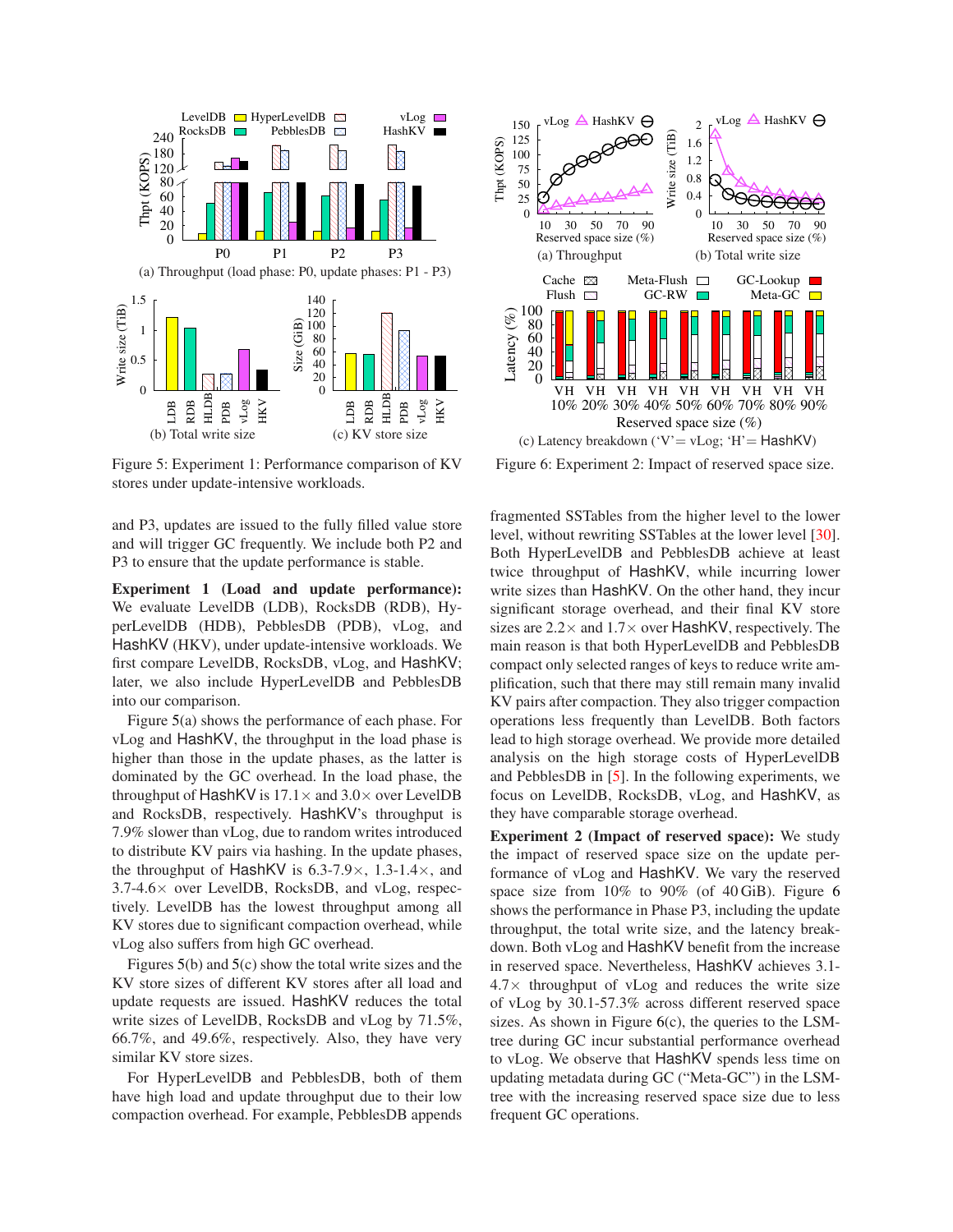

<span id="page-8-0"></span>Figure 7: Experiment 3: Different RAID configurations.

**Experiment 3 (Impact of parity-based RAID):** We evaluate the impact of the fault tolerance configuration of RAID on the update performance of LevelDB, RocksDB, vLog, and HashKV. We configure the RAID volume to run two parity-based RAID schemes, RAID-5 (singledevice fault tolerance) and RAID-6 (double-device fault tolerance). We include the results under RAID-0 for comparison. Figure [7](#page-8-0) shows the throughput in Phase P3 and the total write size. RocksDB and HashKV are more sensitive to RAID configurations (larger drops in throughput), since their performance is write-dominated. Nevertheless, the throughput of HashKV is higher than other KV stores under parity-based RAID schemes, e.g., 4.8×, 3.2×, and 2.7× over LevelDB, RocksDB, and vLog, respectively, under RAID-6. The write sizes of KV stores under RAID-5 and RAID-6 increase by around 20% and 50%, respectively, compared to RAID-0, which match the amount of redundancy of the corresponding parity-based RAID schemes.

#### **4.3 Performance under Different Workloads**

We now study the update and range scan performance of HashKV for different KV pair sizes.

**Experiment 4 (Impact of KV pair size):** We study the impact of KV pair sizes on the update performance of KV stores. We vary the KV pair size from 256 B to 64 KiB. Specifically, we increase the KV pair size by increasing the value size and keeping the key size fixed at 24 B. We also reduce the number of KV pairs loaded or updated, such that the total size of KV pairs is fixed at 40 GiB. Figure [8](#page-8-1) shows the update performance of KV stores in Phase P3 versus the KV pair size. The throughput of LevelDB and RocksDB remains similar across most KV pair sizes, while the throughput of vLog and HashKV increases as the KV pair size increases. Both vLog and HashKV have lower throughput than RocksDB when the KV pair size is 256 B, since the overhead of writing small values to the value store is more significant. Nevertheless, HashKV can benefit from selective KV separation (see Experiment 7). As the KV pair size increases, HashKV also sees increasing throughput. For example, HashKV achieves  $15.5\times$ and  $2.8\times$  throughput over LevelDB and RocksDB, re-



Figure 8: Experiment 4: Performance of KV stores under different KV pair sizes.

<span id="page-8-1"></span>

<span id="page-8-2"></span>Figure 9: Experiment 5: Range scan performance of different KV stores.

spectively, for 4-KiB KV pairs. HashKV achieves 2.2-  $5.1\times$  throughput over vLog for KV pair sizes between 256 B and 4 KiB. The performance gap between vLog and HashKV narrows as the KV pair size increases, since the size of the LSM-tree decreases with fewer KV pairs. Thus, the queries to the LSM-tree of vLog are less expensive. For 64-KiB KV pairs, HashKV has 10.7% less throughput than vLog.

When the KV pair size increases, the total write sizes of LevelDB and RocksDB increase due to the increasing compaction overhead, while those of HashKV and vLog decrease due to fewer KV pairs in the LSM-tree. Overall, HashKV reduces the total write sizes of LevelDB, RocksDB, and vLog by 43.2-78.8%, 33.8-73.5%, and 3.5-70.6%, respectively.

**Experiment 5 (Range scans):** We compare the range scan performance of KV stores for different KV pair sizes. Specifically, we first load 40 GiB of fixed-size KV pairs, and then issue scan requests whose start keys follow a Zipf distribution with a Zipfian constant of 0.99. Each scan request reads 1 MiB of KV pairs, and the total scan size is 4 GiB. Figure [9](#page-8-2) shows the results. HashKV has similar scan performance to vLog across KV pair sizes. However, HashKV has 70.0% and 36.3% lower scan throughput than LevelDB for 256-B and 1-KiB KV pairs, respectively, mainly because HashKV needs to issue reads to both the LSM-tree and the value store and there is also high overhead of retrieving small values from the value store via random reads. Nevertheless, for KV pairs of 4 KiB or larger, HashKV outperforms LevelDB, e.g., by 94.2% for 4-KiB KV pairs. The lower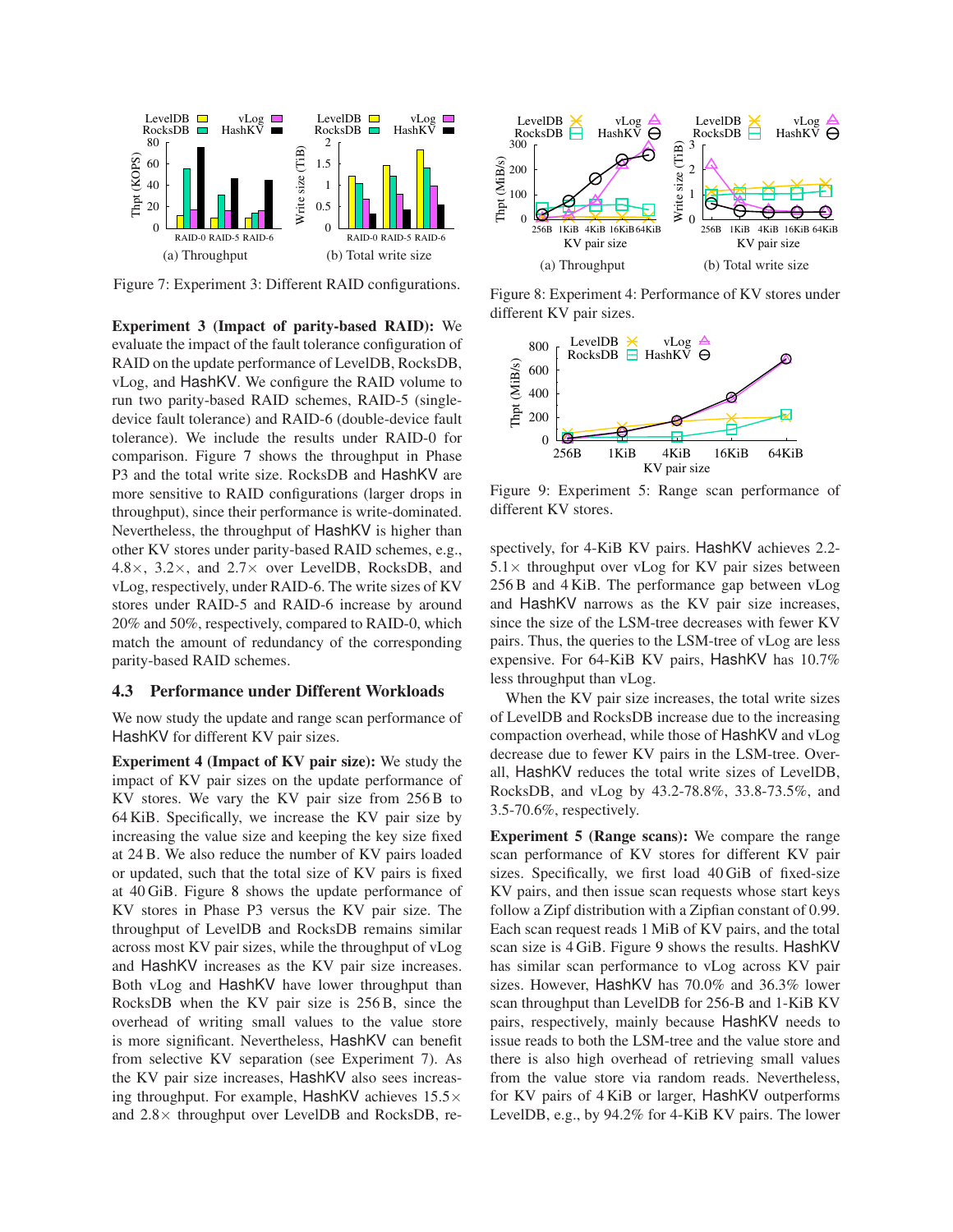

<span id="page-9-0"></span>Figure 10: Experiment 6: Hotness awareness.

scan performance for small KV pairs is also consistent with that of WiscKey (see Figure 12 in [\[23\]](#page-11-8)). Note that the read-ahead mechanism (see  $\S3.6$ ) is critical to enabling HashKV to achieve high range scan performance. For example, the range scan throughput of HashKV increases by 81.0% for 256-B KV pairs compared to without read-ahead. We also evaluate the range scan performance of HashKV after we issue update-intensive workloads in [\[5\]](#page-11-16).

### **4.4 HashKV Features**

We study the two optimizations of HashKV, hotness awareness and selective KV separation, and the crash consistency mechanism of HashKV. We report the throughput in Phase P3 and the total write size. We consider 20% of reserved space to show that the optimized performance of smaller reserved space can match the unoptimized performance of larger reserved space.

**Experiment 6 (Hotness awareness):** We evaluate the impact of hotness awareness on the update performance of HashKV. We consider two Zipfian constants, 0.9 and 0.99, to capture different skewness in workloads. Figure [10](#page-9-0) shows the results when hotness awareness is disabled and enabled. When hotness awareness is enabled, the update throughput increases by 113.1% and 121.3%, while the write size reduces by 42.8% and 42.5%, for Zipfian constants 0.9 and 0.99, respectively.

**Experiment 7 (Selective KV separation):** We evaluate the impact of selective KV separation on the update performance of HashKV. We consider three ratios of small-to-large KV pairs, including 1:2, 1:1, and 2:1. We set the small KV pair size as 40 B, and the large KV pair size as 1 KiB or 4 KiB. Figure [11](#page-9-1) shows the results when selective KV separation is disabled or enabled. When selective KV separation is enabled, the throughput increases by 23.2-118.0% and 19.2-52.1% when the large KV pair size is 1 KiB and 4 KiB, respectively. We observe higher performance gain for workloads with a higher ratio of small KV pairs, due to the high update overhead of small KV pairs stored under KV separation. Also, selective KV separation reduces the total write size by 14.1-39.6% and 4.1-10.7% when the large KV pair size is 1 KiB and 4 KiB, respectively.



<span id="page-9-1"></span>

|                          | Disabled Enabled |       |
|--------------------------|------------------|-------|
| <b>Throughput (KOPS)</b> | 58.0             | 54.3  |
| Total write size (GiB)   | 454.6            | 473.7 |

<span id="page-9-2"></span>Table 1: Experiment 8: Performance of HashKV with crash consistency disabled and enabled.

**Experiment 8 (Crash consistency):** We study the impact of the crash consistency mechanism on the performance of HashKV. Table [1](#page-9-2) shows the results. When the crash consistency mechanism is enabled, the update throughput of HashKV in Phase P3 reduces by 6.5% and the total write size increases by 4.2%, which shows that the impact of crash consistency mechanism remains limited. Note that we verify the correctness of the crash consistency mechanism by crashing HashKV via code injection and unexpected terminations during runtime.

### **4.5 Parameter Choices**

We further study the impact of parameters, including the main segment size, the log segment size, and the write cache size on the update performance of HashKV. We vary one parameter in each test, and use the default values for other parameters. We report the update throughput in Phase P3 and the total write size. Here, we focus on 20% and 50% of reserved space.

**Experiment 9 (Impact of main segment size, log segment size, and write cache size):** We first consider the main segment size. Figures [12\(](#page-10-1)a) and [12\(](#page-10-1)d) show the results versus the main segment size. When the main segment size increases, the throughput of HashKV increases, while the total write size decreases. The reason is that there are fewer segment groups for larger main segments, so each segment group receives more updates in general. Each GC operation can now reclaim more space from more updates, so the performance improves. We see that the update performance of HashKV is more sensitive to the main segment size under limited reserved space. For example, the throughput increases by 52.5% under 20% of reserved space, but 28.3% under 50% of reserved space, when the main segment size increases from 16 MiB to 256 MiB.

We next consider the log segment size. Figures [12\(](#page-10-1)b)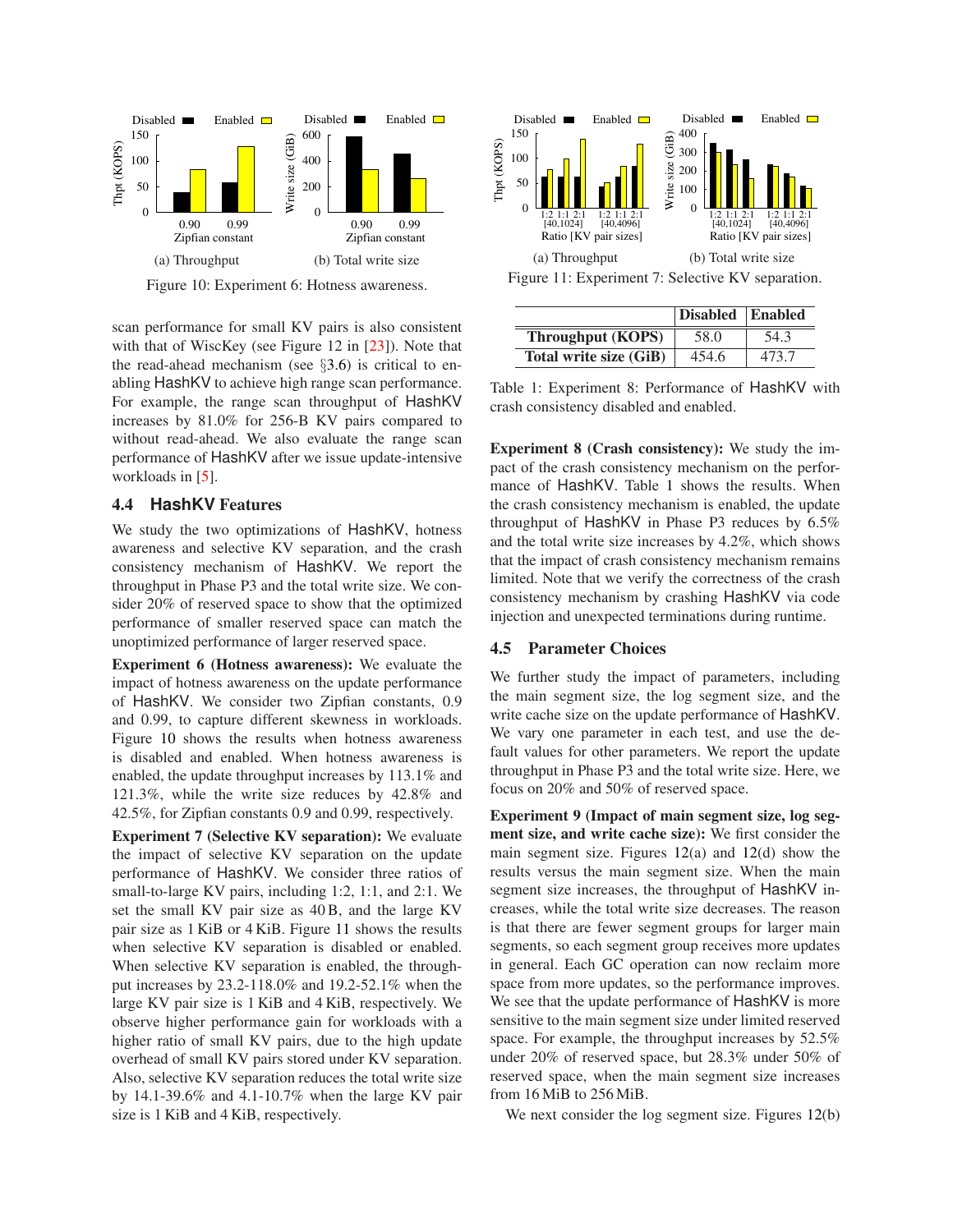

<span id="page-10-1"></span>Figure 12: Experiment 9: Throughput and total write size of HashKV versus the main segment size ((a) and (d)), the log segment size ((b) and (e)), and the write cache size  $((c)$  and  $(f)$ ).

and [12\(](#page-10-1)e) show the results versus the log segment size. We see that when the log segment size increases from 256 KiB to 4 MiB, the throughput of HashKV drops by 16.1%, while the write size increases by 10.4% under 20% of reserved space. The reason is that the utilization of log segments decreases as the log segment size increases. Thus, each GC operation reclaims less free space, and the performance drops. However, when the reserved space size increases to 50%, we do not see significant performance differences, and both the throughput and the write size remain almost unchanged across different log segment sizes.

We finally consider the write cache size. Figures [12\(](#page-10-1)c) and [12\(](#page-10-1)f) show the results versus the write cache size. As expected, the throughput of HashKV increases and the total write size drops as the write cache size increases, since a larger write cache can absorb more updates. For example, under 20% of reserved space, the throughput of HashKV increases by 29.1% and the total write size reduces by 16.3% when the write cache size increases from 4 MiB to 64 MiB.

### <span id="page-10-0"></span>**5 Related Work**

**General KV stores:** Many KV store designs are proposed for different types of storage backends, such as DRAM [\[1,](#page-11-18) [13,](#page-11-19) [14,](#page-11-20) [21\]](#page-11-21), commodity flash-based SSDs [\[8](#page-11-22)[,9](#page-11-23)[,20,](#page-11-24)[23\]](#page-11-8), open-channel SSDs [\[34\]](#page-12-11), and emerging nonvolatile memories [\[25,](#page-11-25) [40\]](#page-12-12). The above KV stores and HashKV are designed for a single server. They can serve as building blocks of a distributed KV store (e.g., [\[28\]](#page-11-26)).

**LSM-tree-based KV stores:** Many studies modify the LSM-tree design for improved compaction performance. bLSM [\[33\]](#page-12-1) proposes a new merge scheduler to prevent compaction from blocking writes, and uses Bloom filters for efficient indexing. VT-Tree [\[35\]](#page-12-6) stitches already sorted blocks of SSTables to allow lightweight compaction overhead, at the expense of incurring fragmentation. LSM-trie [\[39\]](#page-12-4) maintains a trie structure and organizes KV pairs by hash-based buckets within each SSTable. It also organizes large Bloom filters in clustered disk blocks for efficient I/O access. LWC-store [\[41\]](#page-12-7) decouples data and metadata management in compaction by merging and sorting only the metadata in SSTables. SkipStore [\[42\]](#page-12-8) pushes KV pairs across non-adjacent levels to reduce the number of levels traversed during compaction. PebblesDB [\[30\]](#page-12-5) relaxes the restriction of keeping disjoint key ranges in each level, and pushes partial SSTables across levels to limit compaction overhead.

**KV separation:** WiscKey [\[23\]](#page-11-8) employs KV separation to remove value compaction in the LSM-tree (see §[2.2\)](#page-2-1). Atlas [\[18\]](#page-11-3) also applies KV separation in cloud storage, in which keys and metadata are stored in an LSM-tree that is replicated, while values are separately stored and erasure-coded for low-redundancy fault tolerance. Cocytus [\[43\]](#page-12-13) is an in-memory KV store that separates keys and values for replication and erasure coding, respectively. HashKV also builds on KV separation, and takes one step further to address efficient value management.

**Hash-based data organization:** Distributed storage systems (e.g., [\[10,](#page-11-2) [24,](#page-11-27) [38\]](#page-12-14)) use hash-based data placement to avoid centralized metadata lookups. NVMKV [\[25\]](#page-11-25) also uses hashing to map KV pairs in physical address space. However, it assumes sparse address space to limit the overhead of resolving hash collisions, and incurs internal fragmentation for small-sized KV pairs. In contrast, HashKV does not cause internal fragmentation as it packs KV pairs in each main/log segment in a logstructured manner. It also supports dynamic reserved space allocation when the main segments become full.

### **6 Conclusion**

This paper presents HashKV, which enables efficient updates in KV stores under update-intensive workloads. Its novelty lies in leveraging hash-based data grouping for deterministic data organization so as to mitigate GC overhead. We further enhance HashKV with several extensions including dynamic reserved space allocation, hotness awareness, and selective KV separation. Testbed experiments show that HashKV achieves high update throughput and reduces the total write size.

### **Acknowledgements**

The work was supported by the Research Grants Council of Hong Kong (CRF C7036-15G) and National Nature Science Foundation of China (61772484 and 61772486). Yongkun Li is the corresponding author.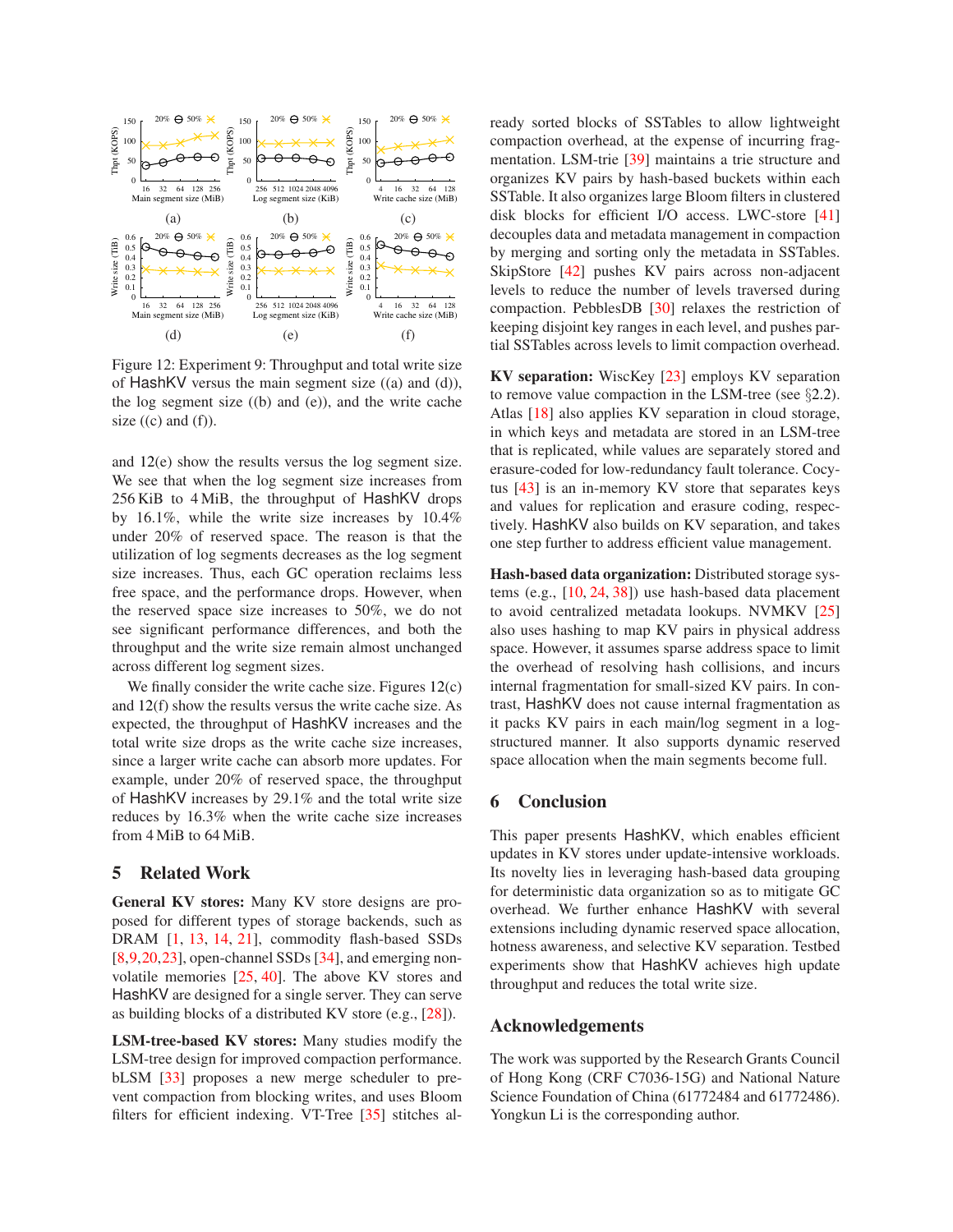# <span id="page-11-18"></span>**References**

- <span id="page-11-6"></span>[1] Redis. <http://redis.io>.
- [2] N. Agrawal, V. Prabhakaran, T. Wobber, J. D. Davis, M. Manasse, and R. Panigrahy. Design Tradeoffs for SSD Performance. In *Proc. of USENIX ATC*, 2008.
- <span id="page-11-4"></span>[3] B. Atikoglu, Y. Xu, E. Frachtenberg, S. Jiang, and M. Paleczny. Workload Analysis of a Large-Scale Key-Value Store. In *Proc. of ACM SIGMETRICS*, 2012.
- <span id="page-11-0"></span>[4] D. Beaver, S. Kumar, H. C. Li, J. Sobel, and P. Vajgel. Finding a Needle in Haystack: Facebook's Photo Storage. In *Proc. of USENIX OSDI*, 2010.
- <span id="page-11-16"></span>[5] H. H. W. Chan, Y. Li, P. P. C. Lee, and Y. Xu. HashKV: Enabling Efficient Updates in KV Storage via Hashing. Technical report, CUHK, 2018. [http://www.cse.cuhk.edu.hk/~pclee/](http://www.cse.cuhk.edu.hk/~pclee/www/pubs/tech_hashkv.pdf) [www/pubs/tech\\_hashkv.pdf](http://www.cse.cuhk.edu.hk/~pclee/www/pubs/tech_hashkv.pdf).
- <span id="page-11-1"></span>[6] F. Chang, J. Dean, S. Ghemawat, W. C. Hsieh, D. A. Wallach, M. Burrows, T. Chandra, A. Fikes, and R. E. Gruber. Bigtable: A Distributed Storage System for Structured Data. In *Proc. of USENIX OSDI*, 2006.
- <span id="page-11-17"></span>[7] B. F. Cooper, A. Silberstein, E. Tam, R. Ramakrishnan, and R. Sears. Benchmarking Cloud Serving Systems with YCSB. In *Proc. of ACM SoCC*, 2010.
- <span id="page-11-22"></span>[8] B. Debnath, S. Sengupta, and J. Li. Flash-Store: High Throughput Persistent Key-value Store. *Proc. of VLDB Endowment*, 3(1-2):1414–1425, Sep 2010.
- <span id="page-11-23"></span>[9] B. Debnath, S. Sengupta, and J. Li. SkimpyStash: RAM Space Skimpy Key-value Store on Flashbased Storage. In *Proc. of ACM SIGMOD*, 2011.
- <span id="page-11-2"></span>[10] G. DeCandia, D. Hastorun, M. Jampani, G. Kakulapati, A. Lakshman, A. Pilchin, S. Sivasubramanian, P. Vosshall, and W. Vogels. Dynamo: Amazon's Highly Available Key-value Store. In *Proc. of ACM SOSP*, 2007.
- <span id="page-11-15"></span>[11] R. Escriva. HyperLevelDB. [https://github.](https://github.com/rescrv/HyperLevelDB/) [com/rescrv/HyperLevelDB/](https://github.com/rescrv/HyperLevelDB/).
- <span id="page-11-19"></span><span id="page-11-11"></span>[12] Facebook. RocksDB. <https://rocksdb.org>.
- [13] B. Fan, D. G. Andersen, and M. Kaminsky. MemC3: Compact and Concurrent MemCache with Dumber Caching and Smarter Hashing. In *Proc. of USENIX NSDI*, 2013.
- <span id="page-11-20"></span>[14] B. Fitzpatrick. Distributed Caching with Memcached. *Linux Journal*, 2004(124), Aug 2004.
- <span id="page-11-10"></span>[15] S. Ghemawat and J. Dean. LevelDB. [https://](https://leveldb.org) [leveldb.org](https://leveldb.org).
- <span id="page-11-13"></span>[16] J.-W. Hsieh, T.-W. Kuo, and L.-P. Chang. Efficient Identification of Hot Data for Flash Memory Storage Systems. *ACM Trans. on Storage*, 2(1):22–40, Feb 2006.
- <span id="page-11-5"></span>[17] S. Kavalanekar, B. Worthington, Q. Zhang, and V. Sharda. Characterization of Storage Workload Traces from Production Windows Servers. In *Proc. of IEEE IISWC*, 2008.
- <span id="page-11-3"></span>[18] C. Lai, S. Jiang, L. Yang, S. Lin, G. Sun, Z. Hou, C. Cui, and J. Cong. Atlas: Baidu's Key-value Storage System for Cloud Data. In *Proc. of IEEE MSST*, 2015.
- <span id="page-11-9"></span>[19] J. Lee and J.-S. Kim. An Empirical Study of Hot/Cold Data Separation Policies in Solid State Drives (SSDs). In *Proc. of ACM SYSTOR*, 2013.
- <span id="page-11-24"></span>[20] H. Lim, B. Fan, D. G. Andersen, and M. Kaminsky. SILT: A Memory-Efficient, High-Performance Key-Value Store. In *Proc. of ACM SOSP*, 2011.
- <span id="page-11-21"></span>[21] H. Lim, D. Han, D. G. Andersen, and M. Kaminsky. MICA: A Holistic Approach to Fast In-Memory Key-Value Storage. In *Proc. of USENIX NSDI*, 2014.
- <span id="page-11-14"></span>[22] Linux Raid Wiki. RAID setup. [https://raid.](https://raid.wiki.kernel.org/index.php/RAID_setup) [wiki.kernel.org/index.php/RAID\\_setup](https://raid.wiki.kernel.org/index.php/RAID_setup).
- <span id="page-11-8"></span>[23] L. Lu, T. S. Pillai, A. C. Arpaci-Dusseau, and R. H. Arpaci-Dusseau. WiscKey: Separating Keys from Values in SSD-Conscious Storage. In *Proc. of USENIX FAST*, 2016.
- <span id="page-11-27"></span>[24] J. MacCormick, N. Murphy, V. Ramasubramanian, U. Wieder, J. Yang, and L. Zhou. Kinesis: A New Approach to Replica Placement in Distributed Storage Systems. *ACM Trans. on Storage*, 4(4):11, 2009.
- <span id="page-11-25"></span>[25] L. Marmol, S. Sundararaman, N. Talagala, and R. Rangaswami. NVMKV: A Scalable, Lightweight, FTL-aware Key-Value Store. In *Prof. of USENIX ATC*, 2015.
- <span id="page-11-12"></span>[26] J. N. Matthews, D. Roselli, A. M. Costello, R. Y. Wang, and T. E. Anderson. Improving the Performance of Log-Structured File Systems with Adaptive Methods. In *Proc. of ACM SOSP*, 1997.
- <span id="page-11-7"></span>[27] C. Min, K. Kim, H. Cho, S.-W. Lee, and Y. I. Eom. SFS: Random Write Considered Harmful in Solid State Drives. In *Proc. of USENIX FAST*, 2012.
- <span id="page-11-26"></span>[28] R. Nishtala, H. Fugal, S. Grimm, M. Kwiatkowski, H. Lee, H. C. Li, R. McElroy, M. Paleczny, D. Peek, P. Saab, D. Stafford, T. Tung, and enkateshwaran Venkataramani. Scaling Memcache at Facebook. In *Proc. of USENIX NSDI*, 2013.